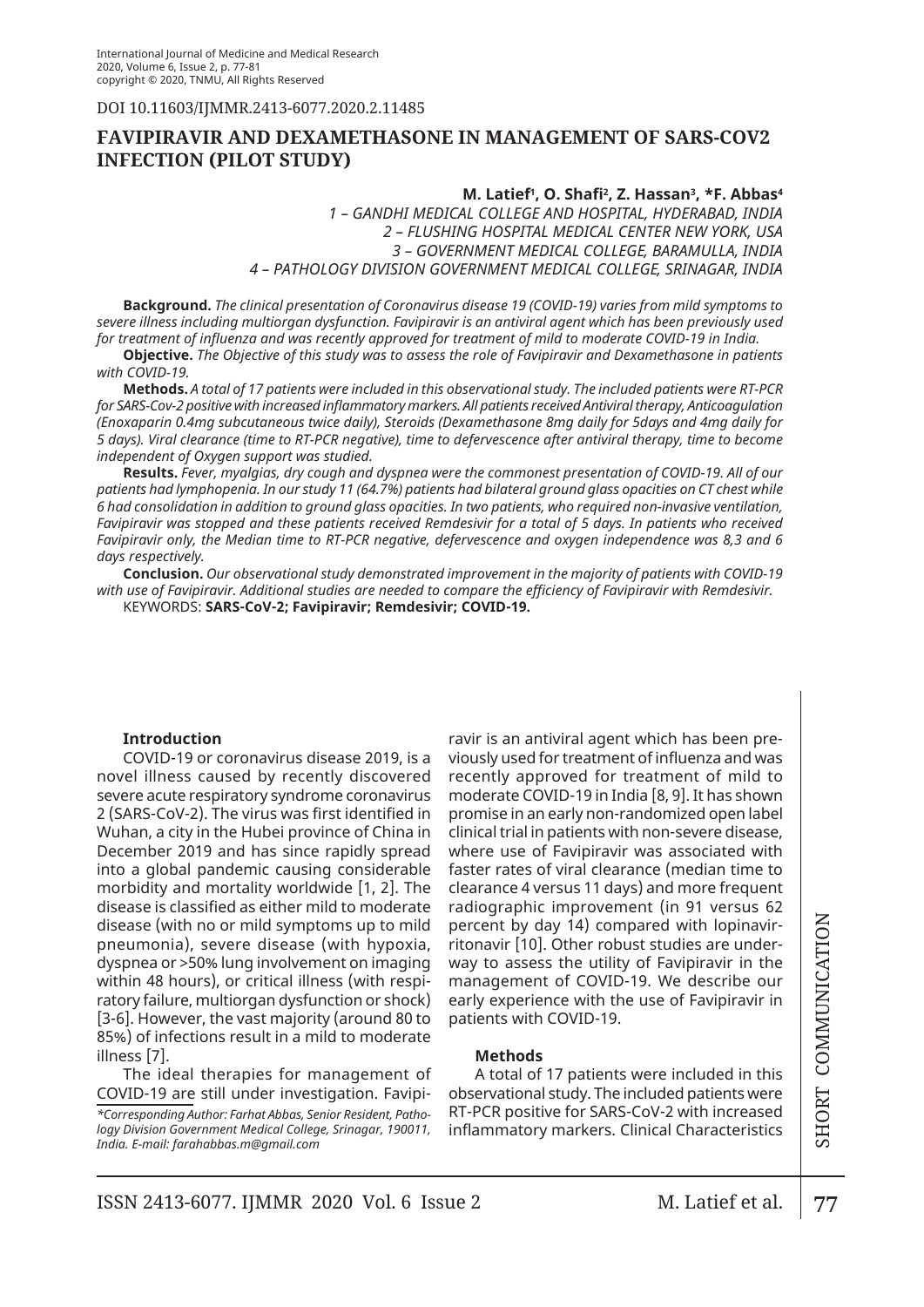of the patient population was studied. The inflammatory markers done in all patients were Interlekin-6, Ferritin, C-Reactive protein, Lactate dehydrogenase (LDH), D-Dimer. The other investigations done in all the included patients were Complete Blood count, Liver Function and Kidney Function tests, Urine examination, Blood Cultures, Serum procalcitonin. Ultrasound abdomen, Xray Chest and High-Resolution computed tomography Chest. All patients received Antiviral therapy, Anticoagulation (Enoxaparin 0.4mg SC twice daily), Steroids (Dexamethasone 8mg daily for 5days and 4mg daily for 5 days). Viral clearance (time to RT-PCR negative), time to defervescence after antiviral therapy, time to become independent of Oxygen support and development of any complication during hospital stay was studied. Patients requiring mechanical ventilation at presentation to hospital were not included in this study.

### **Results**

Out of 17 patients, there were 7 females and 10 male patients. The mean age of patients was 43.88±14.62 and mean Body mass index (BMI) was 23.54±1.62 kg/m². All had high grade fever and myalgias, while 9 (52.9%) patients had dry cough on presentation. 5 patients complained of sore throat and shortness of breath was seen in 9 patients (table 1).

There were 4 patients with known Diabetes mellitus and 3 of them were hypertensive as well. Rest of the patients did not have any underlying comorbidity. However, in two patients, who developed new onset hyperglycemia during steroid course, were found to have Hba1c in Prediabetic range. Out of 17 patients, 11 (64.7%) patients had bilateral ground glass opacities on CT chest while 6 had consolidation in addition to ground glass opacities. All of our patients had Absolute Lymphocyte count (ALC) below 1500 while 4 patients had severe lymphopenia (ALC<1000 cells). The inflammatory markers and biochemical parameters are shown in table 2.

#### **Table 1. Clinical features of patient population**

| Clinical feature      | $n (\%)$ |
|-----------------------|----------|
| Fever                 | 17 (100) |
| Myalgia               | 17 (100) |
| Cough                 | 9(52.9)  |
| Sore throat           | 5(29.4)  |
| Vomiting              | 2(11.7)  |
| Dyspnea               | 9(52.9)  |
| Epigastric discomfort | 1(0.05)  |
|                       |          |

#### **Table 2. Biochemical parameters and inflammatory markers**

| Parameter                 | Mean±SD          |
|---------------------------|------------------|
| Hemoglobin (g/dL)         | 13.08±1.83       |
| Platelet (lac/ µL)        | $3.4 \pm 0.71$   |
| Ferritin $(\mu q/L)$      | 615.41±307.03    |
| ALT (IU/L)                | $111.5 \pm 35.7$ |
| Absolute lymphocyte count | 1180±213.2       |
| Bilirubin (mg/dL)         | $0.92 \pm 0.23$  |
| Triglyceride (mg/dL)      | 125.4±21.01      |
| D-Dimer (ng/ µL)          | 566.13±207.92    |
| LDH (U/L)                 | 615±187.06       |
| IL 6 $(pg/\mu L)$         | 80.58±98.06      |

In our study, 10 patients had mild transaminitis before Favipiravir and 3 developed self-limiting transaminitis after Favipiravir, 4 had normal Liver function test throughout. Two patient had acute kidney injury (AKIN class 1) that resolved during hospital stay. Blood culture was sterile in all the patients and Serum procalcitonin was negative in all the patients. Nine patients required oxygen support. Among them 7 were on oxygen support via Nasal Canula and 2 patients required non-invasive ventilation (NIV) during hospital stay. Favipiravir was given at a dose of 1800 mg twice on day 1 and subsequently 800 mg twice daily from day 2-10. In two patients, who required NIV Favipiravir was stopped, and these patients received Remdesivir for a total of 5 days. In patients who received Favipiravir only, the median time to RT-PCR negative, defervescence and oxygen independence was 8,3 and 6 days respectively. There was no thrombocytopenia, bleeding bacterial sepsis in our patient population. There was no mortality in our study population.

### **Discussion**

The optimal management of patients with COVID-19 is rapidly evolving based on extensive ongoing research. Initial studies have suggested a clinical benefit with Remdesivir (antiviral agent) and a mortality benefit with the use of glucocorticoids. Remdesivir, a nucleotide analogue, has in vitro activity against SARS-CoV-2 [11]. Although more data from comparative, randomized trials are emerging [12, 13], available reports suggest there is likely some clinical benefit to Remdesivir prompting emergency use authorization by the FDA for severe COVID-19 in hospitalized children and adults [14]. Remdesivir needs to be administered intravenously and should be avoided in patients with transaminitis (ALT ≥5 times normal) or in

78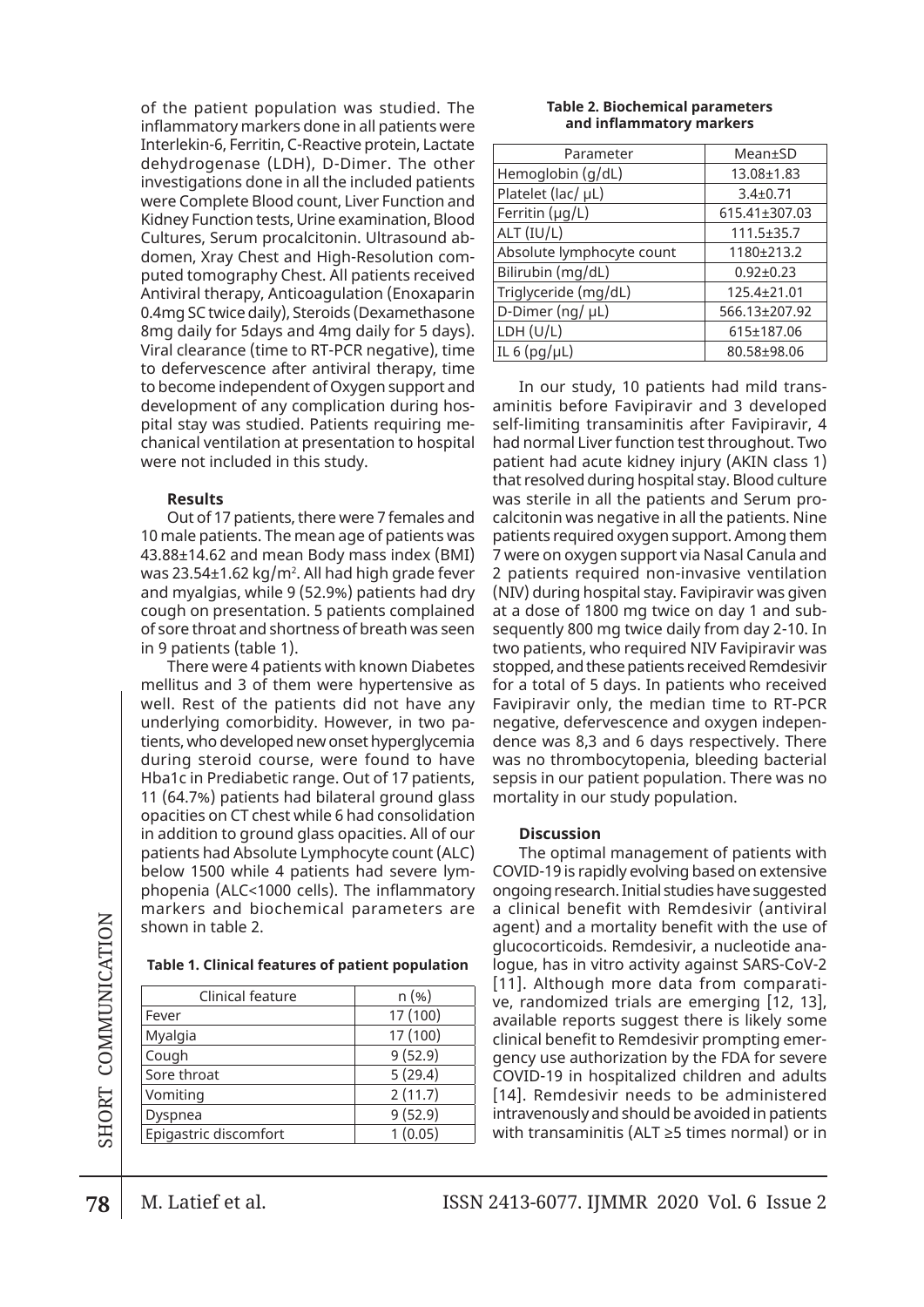patients with an estimated glomerular filtration rate (eGFR) <30 mL/min per 1.73 m². It should also not be coadministered with hydroxychloroquine or chloroquine due to potential drug interactions. The use of dexamethasone (oral or intravenous) provided a mortality benefit at 28 days in hospitalised patients with COVID-19 compared to usual care alone as per a preliminary report of the RECOVERY trial, a large randomized open-label study in the United Kingdom [15]. However, no benefit was reported among patients who did not require either oxygen or ventilatory support; with a statistically non-significant trend towards higher mortality (17.8 versus 14 percent, RR 1.19, 95% CI 0.91- 1.55). Also, there remain uncertainties in this preliminary report, as the baseline mortality rate in this report was higher than that from some other trials. Thus, the absolute mortality benefit in other settings may not be as high as observed in this trial. Additionally, adverse effects (including secondary infections) were not reported in the preliminary report. Another antiviral agent which is being investigated for its use in patients with COVID-19 is a purine nucleoside analogue, Favipiravir. It selectively inhibits RNA dependent RNA polymerase (RdRP), an enzyme needed for RNA viral replication within human cells, by getting incorporated instead of guanine and adenine [8]. The drug is converted into its active phosphorylated form intracellularly and subsequently is recognized as a substrate by the viral RdRP. The incorporation of a single molecule of the active form of Favipiravir terminates the elongation of viral RNA [8]. Favipiravir is known to have a broad spectrum of activity towards RNA viruses (like influenza, bunyavirus, arenavirus, flavivirus, and filoviruses causing hemorrhagic fever) including activity against oseltamivir- and zanamivir-resistant influenza viruses [8, 16]. Wang et al studied the in vitro antiviral efficiency of several drugs including Favipiravir against SARS-CoV-2, reporting that Favipiravir reduced the viral infection, albeit at higher concentrations half-maximal effective concentration (EC50)=61.88μM, half-cytotoxic concentration  $(CC50)$  > 400 µM, selectivity index  $(SI)$  > 6.46 [11]. Pertinently, in a previous study evaluating the efficiency of Favipiravir against Ebola virus, even with a high EC50 value in Vero E6 cells of 67μM, the antiviral agent demonstrated 100% in vivo effectiveness in protecting mice against Ebola virus; suggesting that further clinical studies could better evaluate the in vivo response of this antiviral nucleoside [17].

Early clinical studies of Favipiravir for COVID-19 have been promising. A non-randomized open-label study by Cai et al. reported a significant reduction in time taken for viral clearance in COVID-19 patients treated with Favipiravir compared to historical controls who had received lopinavir/ritonavir [10]. This study from China involved administration of Favipiravir (1600 mg orally twice daily on day 1 followed by 600mg orally twice daily on days 2–14) in patients with mild to moderate COVID-19. Patients ≥75years old, those having severe or critical COVID-19, chronic liver disease or end-stage renal disease were excluded from the study. In addition to a significant reduction (p<0.001) in median time to viral clearance in the Favipiravir arm (4days; IQR=2.5–9) compared with the historical lopinavir/ritonavir arm (11days; IQR=8–13), the vast majority of patients (91.4%) in the former group had radiographic improvement versus 62.2% in the latter group at 14 days. There was a significantly lower rate of adverse events in patients receiving Favipiravir (11.4% versus 55.6%; P<0.01). In our study those patients who received Favipiravir only, the median time to RT-PCR negative, defervescence and oxygen independence was 8,3 and 6 days respectively. Chen et al conducted a prospective multicenter randomized open label study comparing outcomes in adult COVID-19 patients after administration of Umifenovir versus Favipiravir in addition to conventional therapy [18]. In their preprint article, they report a statistically non-significant (p=0.1396, difference of recovery rate: 0.0954; 95% CI: -0.0305 to 0.2213) higher clinical recovery rate at Day 7 in the Favipiravir group (61.2%) compared to the Umifenovir group (51.6%). Also, the Favipiravir group had significantly shorter latencies to relief in pyrexia (difference: 1.70 days, P<0.0001) and cough (difference: 1.75 days, P<0.0001). They reported only mild and manageable side effects from the use of Favipiravir. Although there is a paucity of highgrade evidence for the effectiveness of Favipiravir in COVID-19, the in vitro activity and benefits seen in early studies strongly suggest the potential for using Favipiravir in SARS-CoV-2 infection. Our observational study demonstrated improvement in the majority of patients with COVID-19 with use of Favipiravir.

## **Conclusions**

Ease of oral administration and a profile of mild adverse effects are advantages of Favipiravir. Further evidence from well-designed

79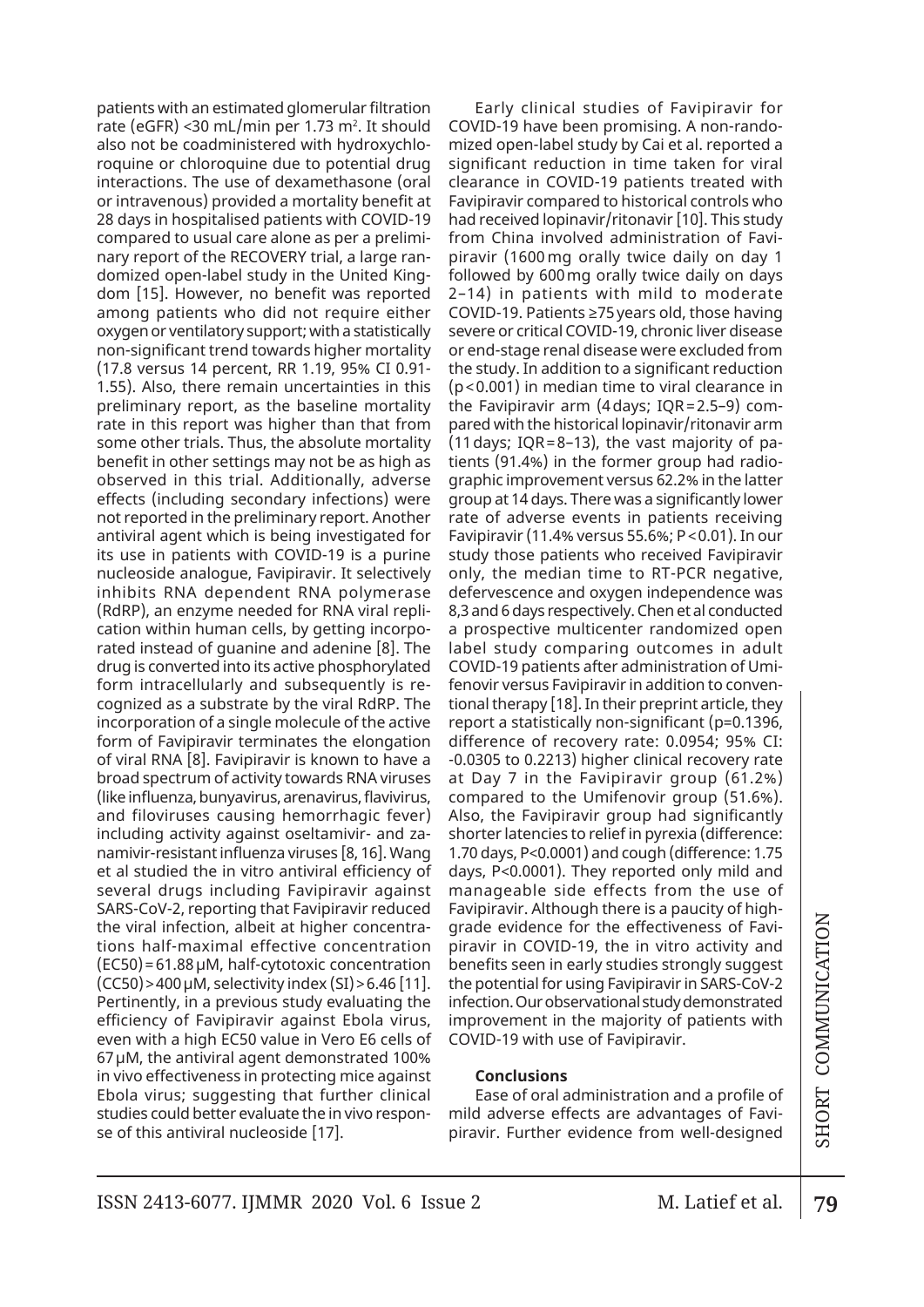randomized controlled trials should enable clinicians to better understand the role of Favipiravir in the management of the ongoing coronavirus pandemic. Additional studies are needed to compare the efficiency of Favipiravir compared to Remdesivir.

### **Conflicts of Interest**

Authors declare no conflict of interest. **Funding**

No funding was received for this study.

### **Acknowledgements**

We would love to thank Dr. Summyia Farooq of Pathology Division GMC Srinagar for helping us during this study.

## **Author Contributions**

*Muzamil Latief, Obeid Shafi* – conceptualization, methodology, formal analysis, writing – original draft, writing – reviewing and editing; *Muzamil Latief, Zhahid Hassan, Farhat Abbas* – data curation, writing – reviewing and editing; *Muzamil Latief, Obeid Shafi, Farhat Abbas* – investigation, formal analysis.

# **ФАВІПІРАВІР ТА ДЕКСАМЕТАЗОН У ЛІКУВАННІ SARS-COV2 ІНФЕКЦІЇ (пілотне дослідження)**

### **M. Latief1 , O. Shafi<sup>2</sup> , Z. Hassan3 , \*F. Abbas4**

*1 – GANDHI MEDICAL COLLEGE AND HOSPITAL, HYDERABAD, INDIA 2 – FLUSHING HOSPITAL MEDICAL CENTER NEW YORK, USA 3 – GOVERNMENT MEDICAL COLLEGE, BARAMULLA, INDIA 4 – PATHOLOGY DIVISION GOVERNMENT MEDICAL COLLEGE, SRINAGAR, INDIA*

**Вступ.** *Клінічна картина коронавірусної хвороби (COVID-19) варіює від легкого перебігу до тяжких проявів з поліорганною дисфункцією. Противірусний засіб фавіпіравір, який раніше застосовувався для лікування грипу, нещодавно був схвалений для лікування COVID-19 легкого та середнього ступеня тяжкості в Індії.*

**Мета.** *Завданням цього дослідження – оцінка ефективності фавіпіравіру та дексаметазону при COVID-19.*

**Методи.** *У пілотне дослідження було включено 17 пацієнтів, у яких були позитивні ПЛР тести до SARS-CoV-2 та підвищені маркери запалення. Усі пацієнти отримували противірусну терапію, антикоагулянт (еноксапарин 0,4 мг підшкірно двічі на день), глюкокортикостероїди (дексаметазон 8 мг щодня протягом 5 днів та 4 мг щодня протягом 5 днів). Досліджувалися такі показники: тривалість перебігу хвороби до негативних результатів ПЛР тесту, час нормалізації температури на тлі противірусної терапії, швидкість відновлення самостійного дихання.*

**Результати.** *Лихоманка, міалгія, сухий кашель та задишка були найпоширенішими симптомами COVID-19. У всіх пацієнтів була лімфопенія. При проведенні комп'ютерної томографії грудної клітки, у 11 (64,7%) пацієнтів було знайдено симптом «матового скла», тоді як у 6 спостерігалися і симптом «матового скла» і ущільнення. У двох пацієнтів, яким була потрібна неінвазивна вентиляція, фавіпіравір було відмінено, і ці пацієнти отримували ремдесевір протягом 5 днів. У пацієнтів, які отримували лише фавіпіравір, медіана часу до негативного значення ПЛР тесту, швидкість повернення температури до нормальної та швидкість відновлення самостійного дихання становила 8,3 та 6 днів відповідно.*

**Висновок.** *Наше пілотне дослідження продемонструвало тенденцію до покращення у більшості пацієнтів із COVID-19 при застосуванні фавіпіравіру. Головні обмеження – мала кількість спостережень, та необхідність проведення додаткових досліджень для порівняння ефективності фавіпіравіру та ремдесевіру .*

КЛЮЧОВІ СЛОВА: **SARS-CoV-2; фавіпіравір; ремдесевір; COVID-19.**

### **Information about the authors**

**Muzamil Latief,** DM Resident, Nephrology Division Gandhi Medical College and Hospital, Secunderabad, India

ORCID 0000-0002-2267-6322, e-mail: muzamillatief.b@gmail.com **Obeid Shafi,** Chief Resident, Flushing Hospital Medical Center, New York, USA ORCID 0000-0003-2669-199X, e-mail: obeidshafi@gmail.com **Zhahid Hassan,** Consultant, Government Medical College, Baramulla, India ORCID 0000-0003-3724-8387, e-mail: xahid6676@yahoo.co.in **Farhat Abbas,** Senior Resident, Pathology Division Government Medical College, Srinagar, India ORCID 0000-0003-1922-4752, email: farahabbas.m@gmail.com